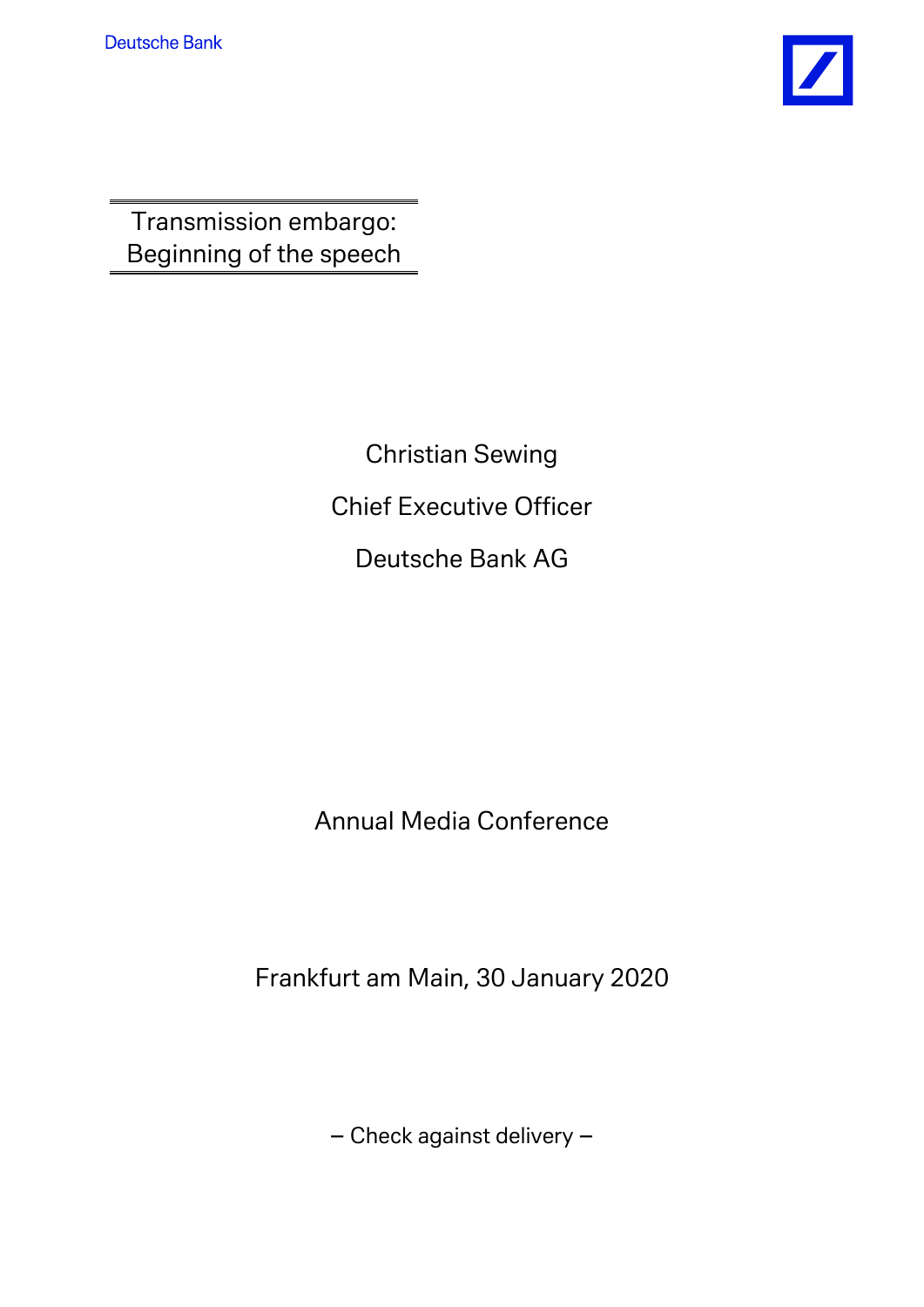Ladies and gentlemen,

Representatives of the media,

I, too, have the pleasure of welcoming you to our Annual Media Conference.

It's the same time of year, the same venue and largely the same audience – but nevertheless there seems to be a strong contrast between today and the situation one year ago. Although we have now made a sizeable loss after reporting a small profit in the preceding year, I stand in front of you today in a very optimistic frame of mind.

#### Why?

Because we are well on track. Because of course the loss is attributable to the fact that we have already booked a large proportion of our restructuring costs. Our operating performance was very solid. Not only was our Core Bank – those businesses which we will continue – profitable in 2019, it was actually more profitable than in 2018.

But let me start at the beginning:

After three loss-making years we reported our first profit twelve months ago, but there was still doubt about the direction in which our bank was heading in the medium term. And it wasn't even clear if we would continue to plot our course alone.

Now we have taken a series of landmark decisions and made good progress with the most radical transformation of Deutsche Bank for two decades. Nearly seven months after announcing our strategy we can now say that we are well on track, our strategy is working.

And we can feel the tailwinds, also in January 2020.

## Substantial progress on our strategic transformation

Let us briefly take stock.

We laid the most important foundations on July 7 when we announced our new strategy. A strategy with which we fully focus our bank on its strengths. We have made radical decisions and exited activities where we did not have a leading position.

And we made an immediate and determined start to implementing our decisions, with no ifs and no buts.

This comes at a price – you can see that in our full-year net loss. But what is important is that we have already absorbed 70 percent of the anticipated transformation costs that we announced for the period up to 2022. This means we are not only on track – in some areas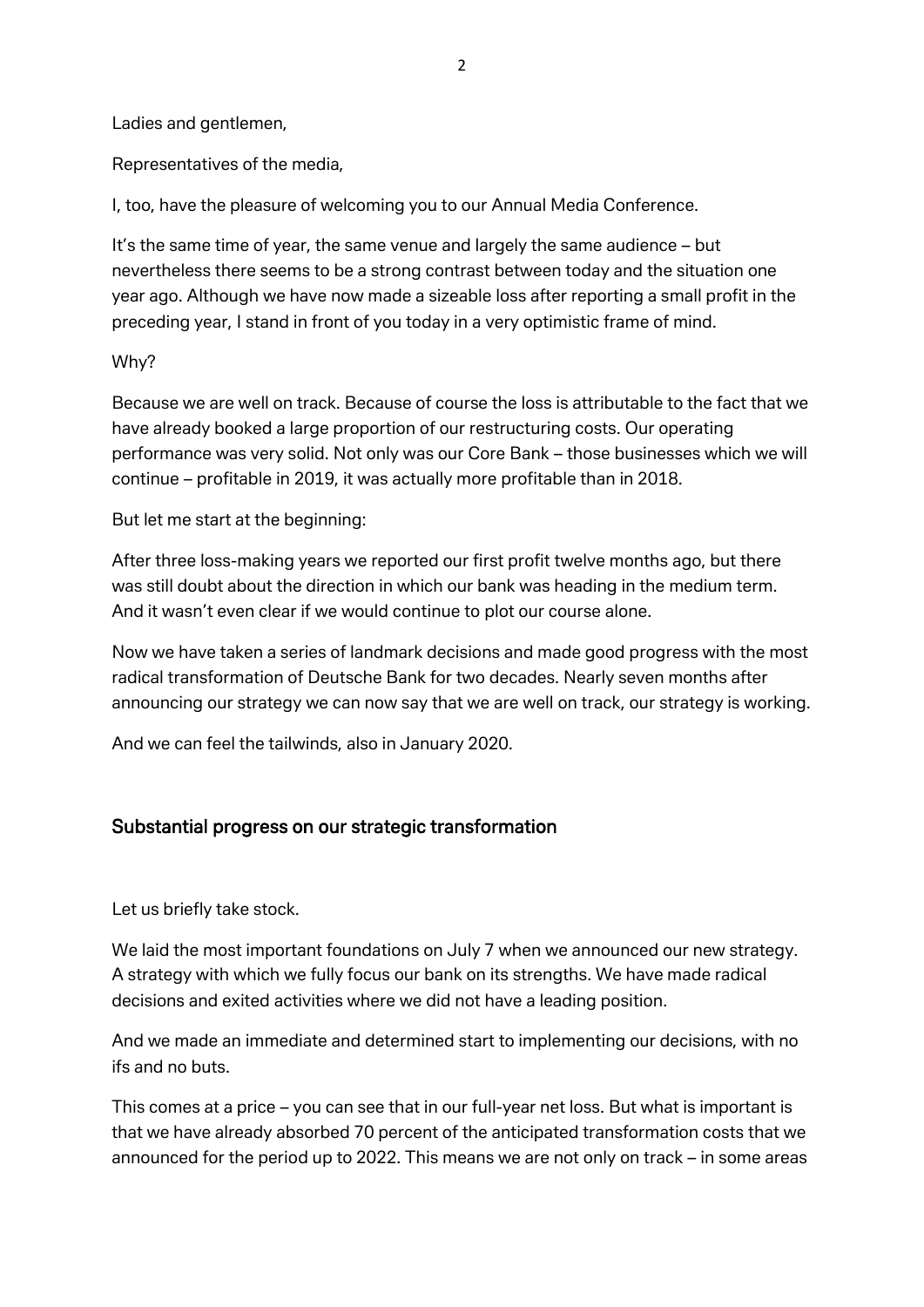we actually dealt with more than we originally planned. So it should come as no surprise that today we are reporting a net loss for 2019 of 5.3 billion euros.

We can already see the results of having acted fast:

We are doing well in all four divisions. Despite all the attendant uncertainty of such a transformative year we have improved the operating results of our Core Bank. I'll provide further details later.

We managed to do this because of the support we have received for our transformation from many quarters. Whether clients, our employees, our regulators, our investors or other market participants – the feedback has been and continues to be positive.

Our cost discipline has also been essential. And we have been disciplined in trimming the balance sheet and reducing risk.

This has enabled us to further expand our strong capital position despite all the transformation costs in the last quarter. This is an excellent basis for expanding our business and becoming sustainably profitable.

## Delivered on all objectives in 2019

As we do so, one thing will continue to hold true: we do what we say we'll do.

And as you can see, we have hit all our targets.

We reduced adjusted costs<sup>[1](#page-2-0)</sup> to 21.5 billion euros, as we intended. Inevitably, workforce reduction contributed to this. In the space of 20 months we cut the full-time equivalent number of staff by almost 10,000 to well below 90,000.

Both our Common Equity Tier 1 (CET1) ratio and our leverage ratio comfortably met or exceeded our targets at year-end. A key factor in this has been our Capital Release Unit, which reduced risk faster than we expected.

## Building momentum in the Core Bank

1

Of course this reduction in the balance sheet initially has a negative impact on our revenues. The businesses that we have exited and transferred to the Capital Release Unit

<span id="page-2-0"></span><sup>1</sup> excluding transformation-related effects and fourth quarter expenses associated with the bank's Prime Finance platform being transferred to BNP Paribas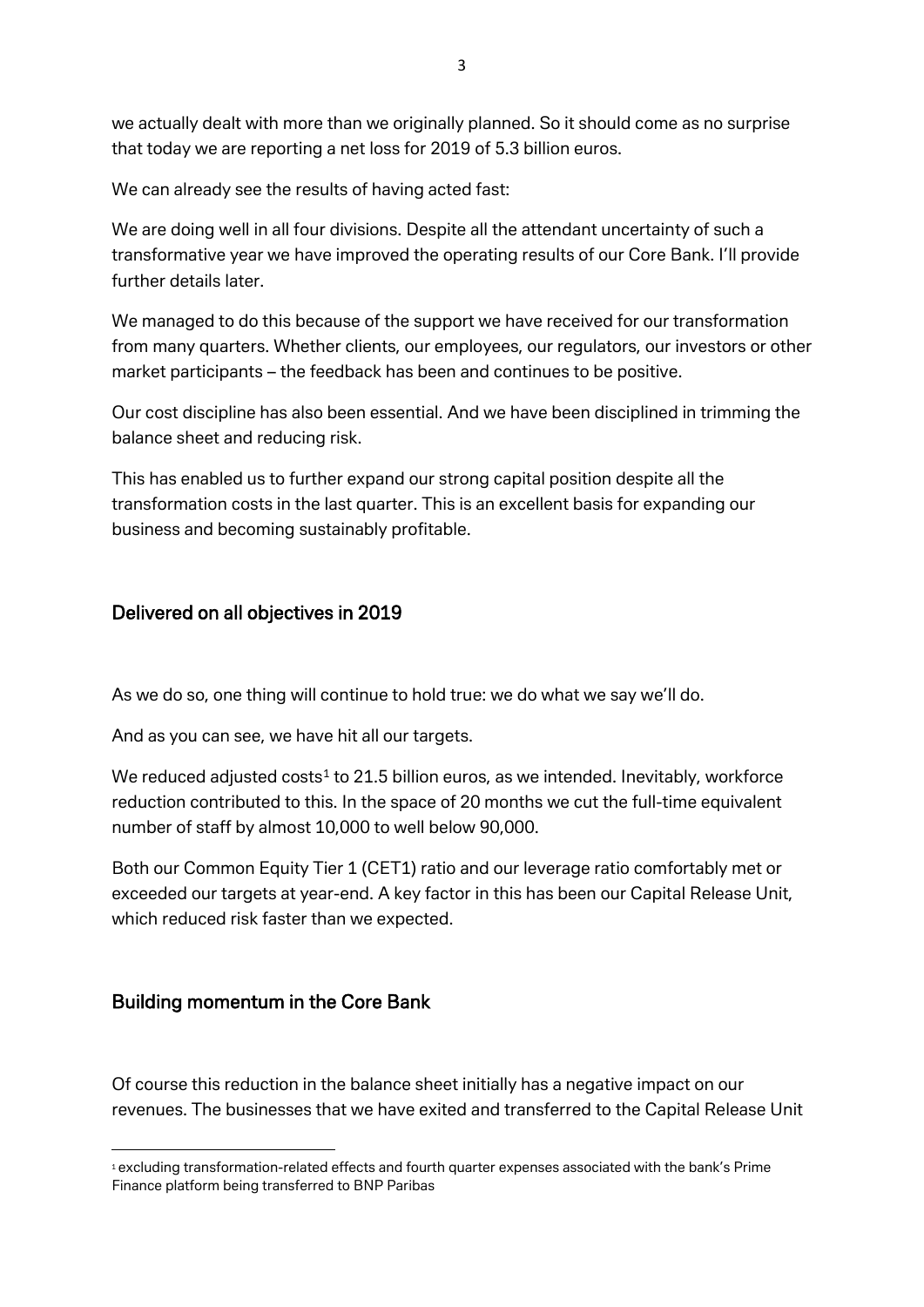have largely ceased to generate revenues. At the same time it is impossible to reduce costs at the same rate as assets – this explains the larger losses in those businesses that we intend to exit.

But if you want to judge how our bank is positioned for the future, then it's worth putting aside all the exceptional items specific to the transformation year 2019.

So how did our core businesses perform?

The answer is: quite well.

Let's start with adjusted revenues: despite the transformation and despite an even tougher interest rate environment we not only kept revenues stable, we actually managed to grow them slightly.

And because we succeeded in our disciplined cost-cutting at the same time, the picture for results looks even more encouraging: the adjusted pre-tax profit<sup>[2](#page-3-0)</sup> of the Core Bank grew by 7 percent to 2.8 billion euros.

Of course, here too we still have a long way to go – but considering 2019 was a year of transformation, we're satisfied with the result.

#### Stabilizing revenues

 $\overline{a}$ 

This becomes particularly clear in the second half of 2019, the period since we announced our new strategy in early July:

In our new Corporate Bank we kept our revenues stable despite the interest rate headwinds. The key to this was our growth in lending and in Asia.

The stabilisation of our Investment Bank has moved forward faster than many people expected. We grew Investment Bank revenues, adjusted for specific items, by 7 percent in the second half of last year – thanks to a very strong fourth quarter when revenues excluding specific items grew 22 percent. We delivered year-on-year growth last quarter for the first time in almost three years – mainly thanks to Fixed Income & Currencies (FIC) Sales & Trading, where revenues climbed by more than 30 percent.

I know what many of you will say, that Deutsche Bank is now moving back heavily into investment banking.

<span id="page-3-0"></span><sup>2</sup> Pre-tax profit excluding specific revenue items, transformation charges, goodwill impairments and restructuring and severance expenses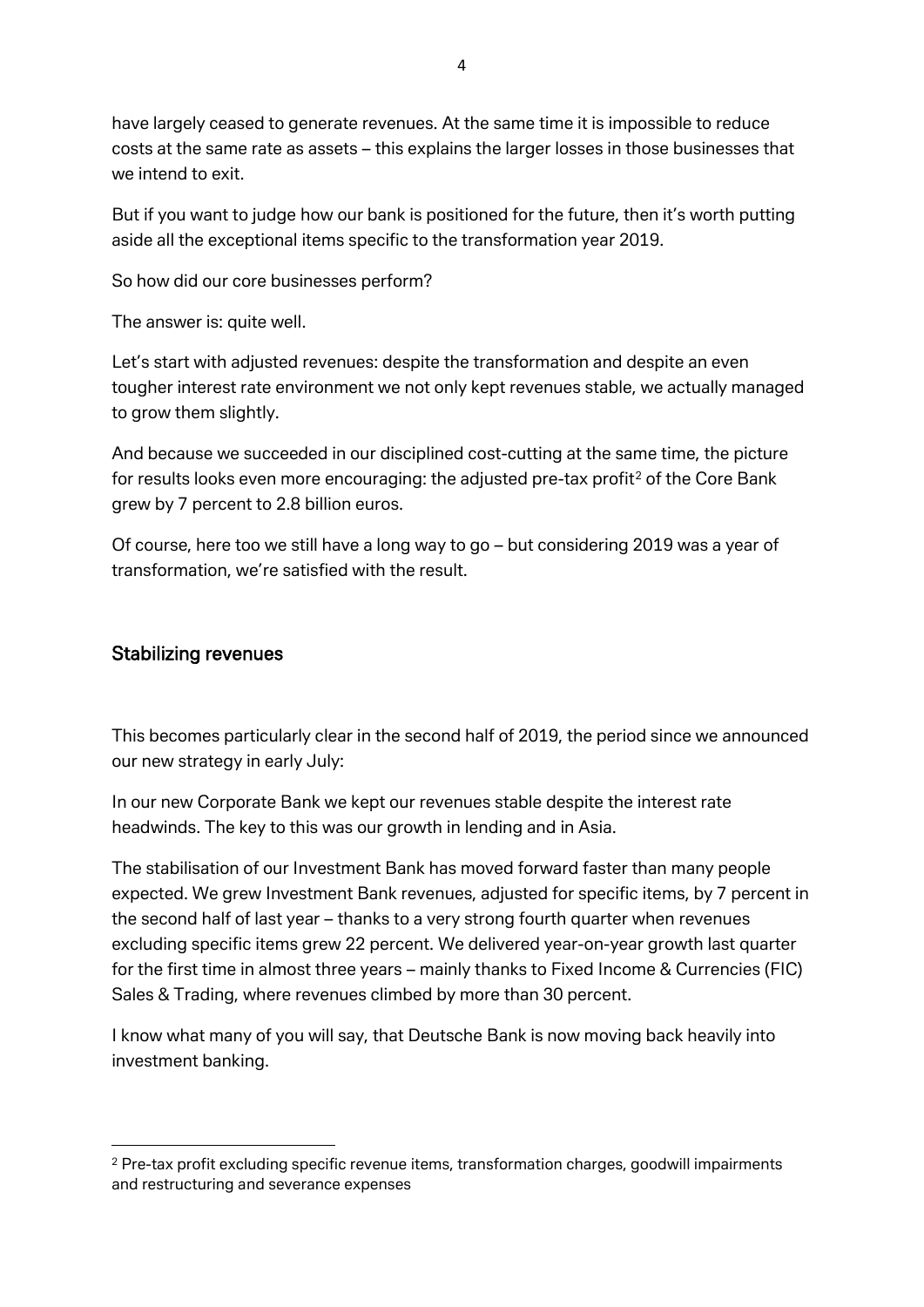But that is simply not correct. We have not shifted any additional resources into the Investment Bank. It is simply that some of the negative revenue effects of the transformation – which we were expecting last summer as we were planning conservatively – failed to materialise. And our new structure has delivered positive results faster – the business has set itself up very quickly, so we can focus our full attention on our clients.

Our Private Bank did well, too, although negative interest rates are, of course, hitting it hard. We were able to offset the lion's share of this burden by extending more loans and by growing our investment products business. In addition, we are also benefiting from having hired a number of new client advisors around the world in our Wealth Management business.

And last but not least, our Asset Management business continued on its growth path, having generated revenue growth of 12 percent in the second half of last year.

Stabilisation of this kind was possible because we refocused on our strengths. And that is precisely the basis on which we need to revive growth.

## Grow the core: our Corporate Bank

In our Corporate Bank, for instance, we can build on our strong market position. We have 900,000 commercial clients in Germany; we have a 20 percent share of the German trade finance market; we are the biggest clearer of euro payments in the world and the largest dollar clearer outside of the United States<sup>3</sup>.

Our clients include corporate treasurers and chief financial officers of small and mediumsized enterprises. We offer them loans, cash management services and currency hedging solutions – all from a single source. We increased our lending volume by 5 percent in 2019, predominantly in Germany.

Last year we cleared almost three billion cash transactions for our corporate clients. Three billion – a figure that underlines what an important role the Corporate Bank plays in the economy. This is 9 percent higher than in the previous year. So we are well positioned in the growth market of payments.

And the revenues we generated with fintechs and with our digital platforms increased by more than 15 percent last year.

We also see greater opportunities for growth in numerous countries in Asia. A key element in grasping these opportunities will be that we start implementing the kind of client

**.** 

<span id="page-4-0"></span><sup>3</sup> Source: SWIFT benchmark report H1 2019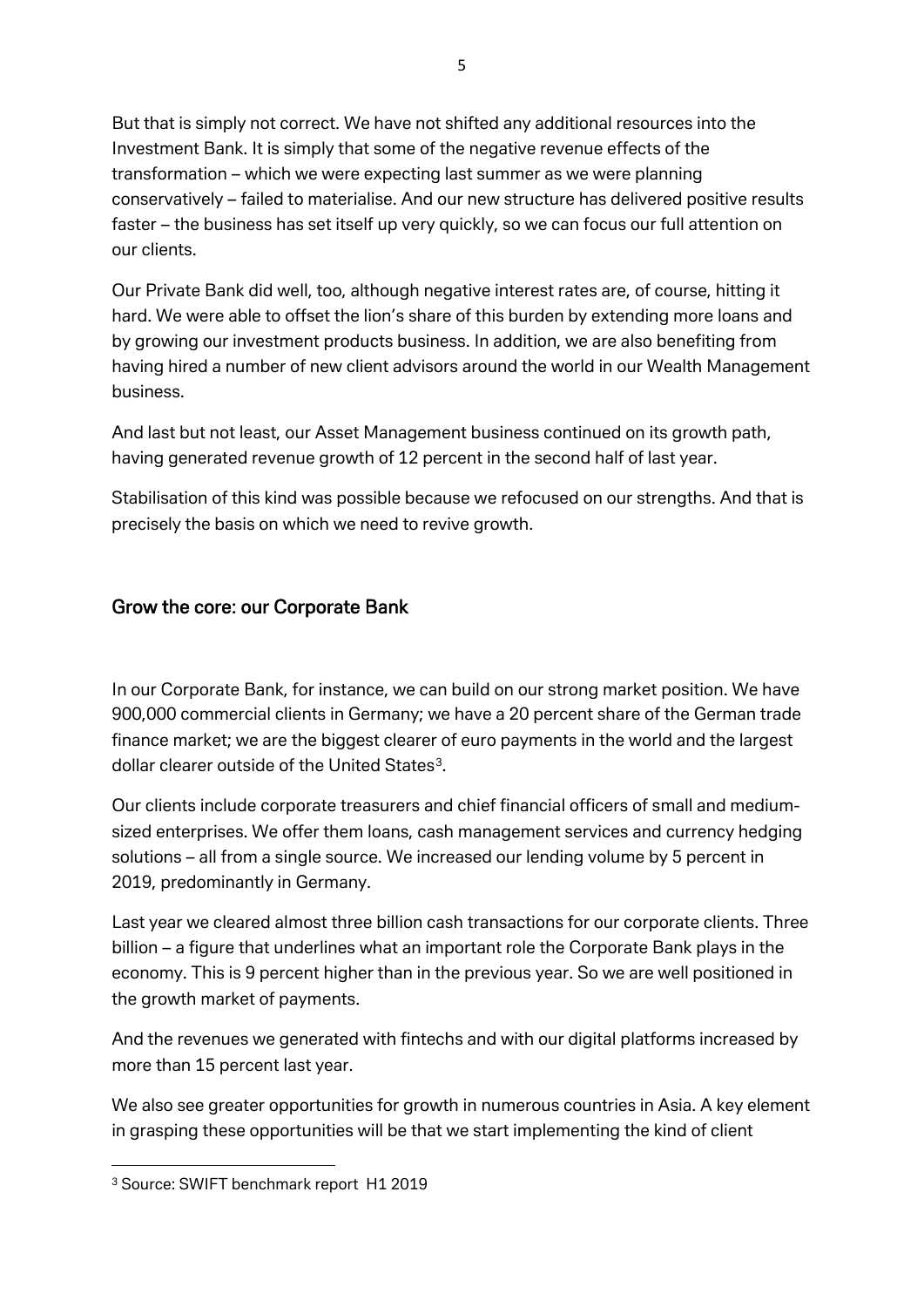service abroad that has brought us success at home. Multinational firms in Germany express an interest in seven of our products on average; abroad, the corresponding figure is just four. So there is still plenty of scope for growth here.

### Demonstrate resilience in our Investment Bank

And growth is something we are seeing once again in our Investment Bank. The close cooperation between the Investment Bank and our Corporate Bank shows just how important the Investment Bank is for the success of the entire group. In our fixed income and currencies business, both divisions work together intensively because our clients need products from both these divisions – now they obtain them from a single source. The expert knowledge we have in our Investment Bank around financing and placing, or the strategic advice we offer are all of great significance for the entire bank, especially when we're talking about doing sustainable business. More about that later, though.

The development in the fourth quarter – the first increase in revenues for almost three years – provides an extra boost for our Investment Bank. We are also back on the growth path in businesses that had, in the interim, become weaker revenue drivers, including our Rates business. Our debt origination business has also continued to develop positively. And we managed to increase our revenues with our 100 most important institutional clients last year by 15 percent.

Right across the Investment Bank we are benefiting from the strategic clarity that we provided in 2019. We have sharpened our profile: we are a global leader for financing and fixed income– in trading and origination. Our clients know what we stand for – and they know that we'll remain in these business areas in the long run. In over 25 client meetings in Davos, not once was I asked about our strategy. And this clarity is helping our business.

We grew our full-year 2019 adjusted pre-tax profit<sup>[4](#page-5-0)</sup> in the Investment Bank, excluding transformation-related effects and specific revenue items. We plan on continuing along the same path this year, by growing our business and by further reducing our costs, although the focus of this cost-cutting will be less on our client business where such measures also cost us revenues, and more on the supporting infrastructure areas. Moreover, the Investment Bank is presently benefiting from the fact that our funding costs have fallen.

 $\overline{a}$ 

<span id="page-5-0"></span><sup>4</sup> Pre-tax profit excluding specific revenue items, transformation charges, and restructuring and severance.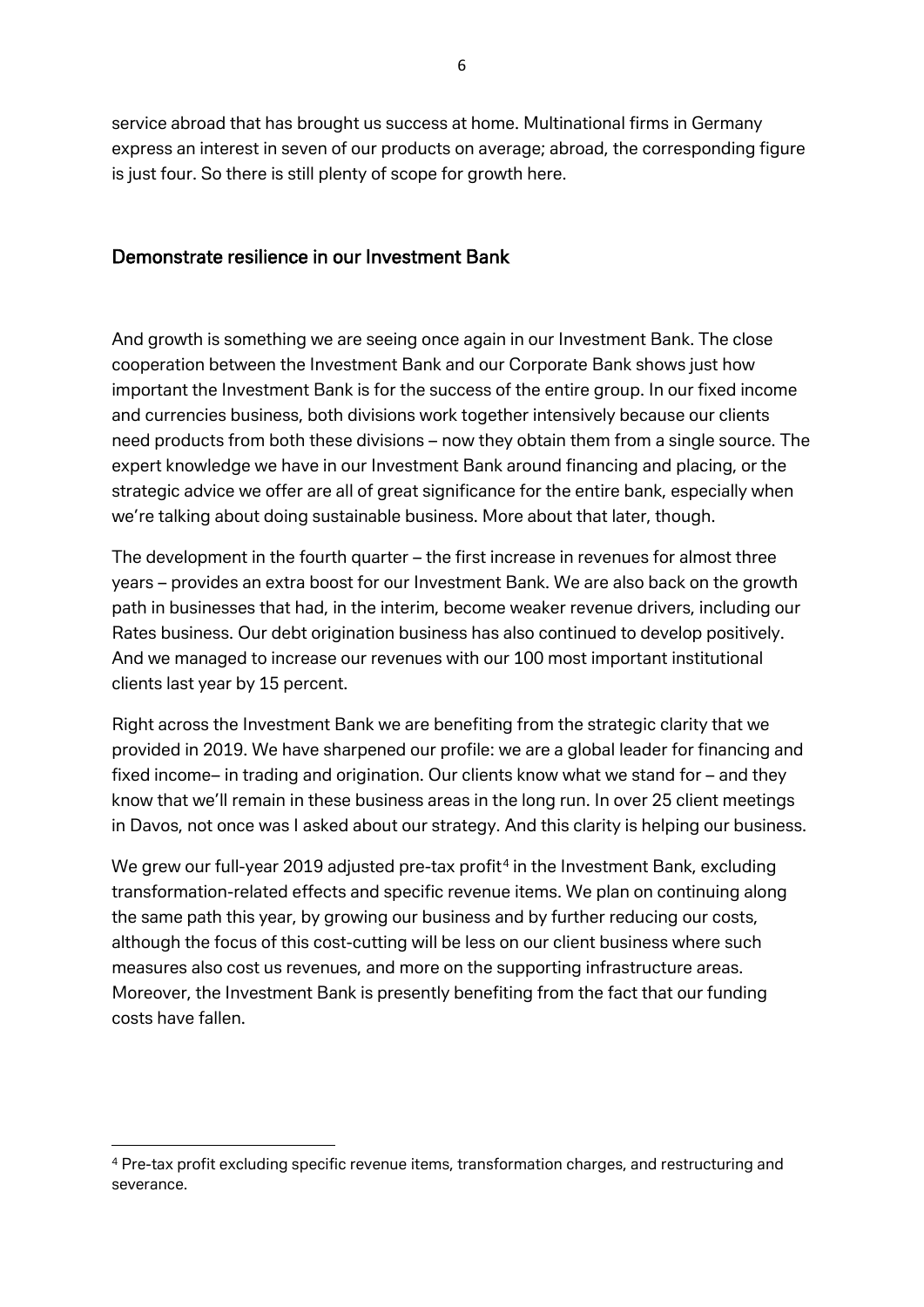### Improve efficiency in our Private Bank

In our Private Bank, too, we continue to rigorously reduce our costs. In 2019, we realised 200 million euros in synergies from integrating Deutsche Bank and Postbank. We intend to remain on this track. In fact, we're going to pick up speed if we merge DB Privat- und Firmenkundenbank AG with Deutsche Bank AG as planned. All of this will help us reach our ambitious goals for 2022.

Negative interest rates in the eurozone are the main reason why we are having more trouble on the revenue side than the cost side. The interest rate effect on our deposits business lowered our revenues in 2019 by 230 million euros. We weren't able to offset this completely but at least to a substantial degree. In other words, if it hadn't been for these interest rate effects, we would have seen adjusted revenues grow year-on-year.

- We raised our lending volume in the German retail business by 4 percent for example, with a concerted effort to offer our clients mortgage loans. We have thus achieved lending growth for the seventh quarter in a row.
- We recorded net inflows of about 2 billion euros in investment and insurance products in our German private clients business. This also helps our clients mitigate the negative effects of the low interest rates. Our clients have more than 90 billion euros invested in their Deutsche Bank investment accounts, and last year their investments performed well, with an increase in value of almost 11 billion euros.

So our client business was certainly successful in 2019. And we believe that in this incredibly difficult interest rate environment, we are well equipped to sustainably improve results in our Private Bank.

### Delivering sustainable value in Asset Management

Of course, offering investors better prospects in a challenging environment is a key assignment for our asset manager DWS. And it does this by offering top-quality investments. DWS has significantly improved its clients' investment performance. 40 percent of DWS funds now have a Morningstar rating of four or five stars. That's 25 percent more than at the beginning of 2018.

And it's being noticed: our asset management business has achieved net inflows for four quarters in a row, reversing the 2018 trend. For the full year 2019, net inflows were 25 billion euros.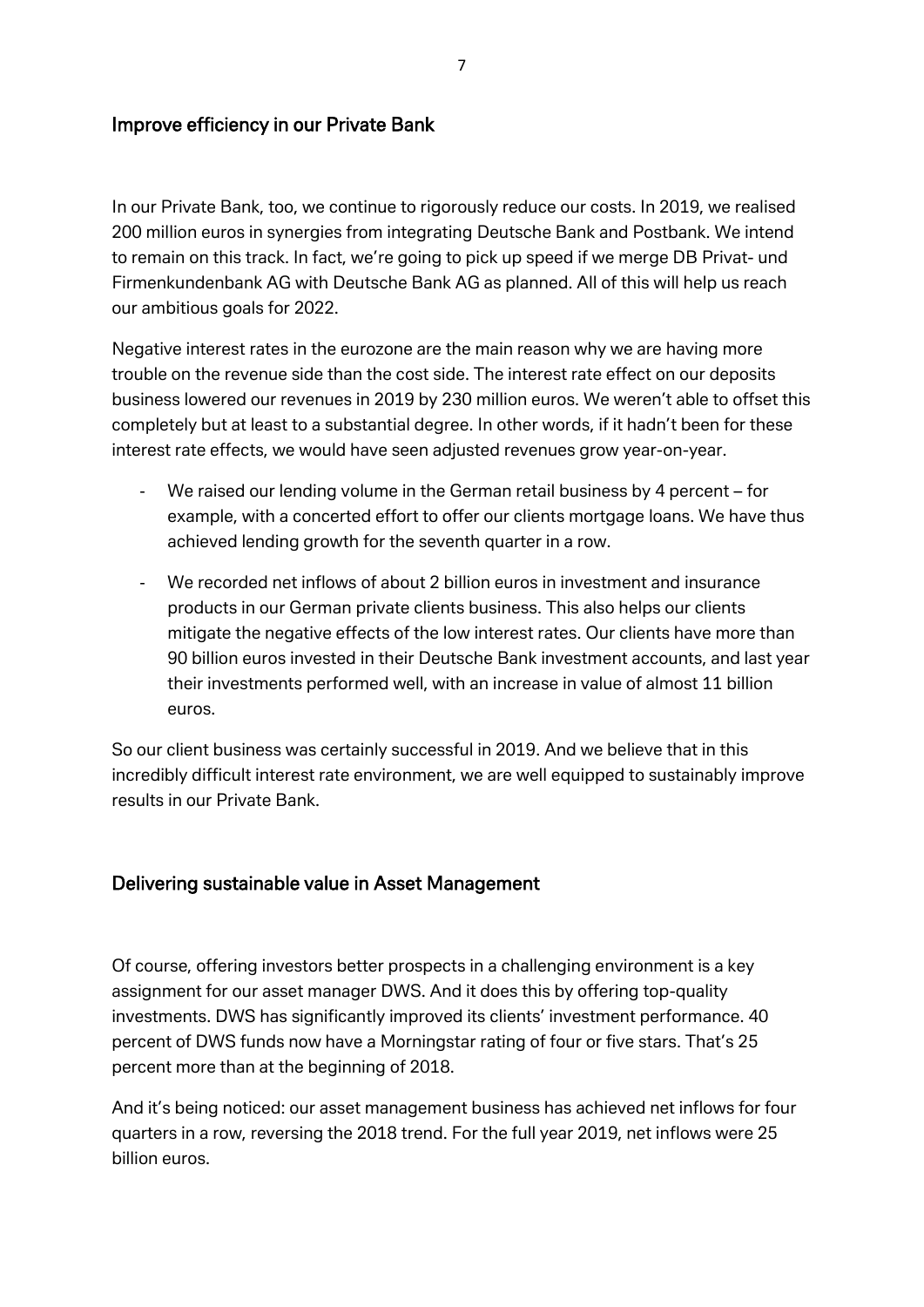The trend towards sustainable investments promises more growth, and here, too, DWS has significantly broadened its offering much earlier than other asset managers.

The target remains for DWS to rank among the world's top ten asset managers.

### Material cost reduction fully on track

One outstanding story of success across the entire bank is that of cost discipline. And we proved our discipline once again in the fourth quarter of 2019. Excluding transformation charges and bank levies, it was the eighth quarter in a row in which we reduced our adjusted costs compared with the previous year. Our adjusted costs<sup>[5](#page-7-0)</sup> have dropped to 21.5 billion euros – just as we planned. Back in the first quarter of 2018 our annual running costs were approximately 2 billion euros higher.

And that means that for the second year running we achieved the goal we set ourselves. We aim to maintain this discipline in 2020, reducing our costs by a further 2 billion euros to 19.5 billion euros<sup>[6](#page-7-1)</sup>. And as we do so, all our preparatory work now stands us in good stead because many of the measures we have already implemented will only come into full effect this year.

Furthermore, we will maintain this rigorous discipline to take costs right down to 17 billion euros by 2022. We have detailed plans on how to do this and are very confident that we will also achieve this goal.

### Strong capital position

 $\overline{a}$ 

At the same time we are fully convinced that we can finance the transformation of our bank using our own resources. The first two quarters since we embarked on our transformation journey have given us even more confidence about this. We have, after all, strengthened our capital base. With our Common Equity Tier 1 (CET1) capital ratio at 13.6 percent we continue to have a stronger capital base than the majority of our peers in Europe and the US. And at 13.6 percent we are some way over the level required by our regulatory authorities – especially since the European Central Bank reduced our minimum capital requirement for 2020 in response to us having reduced our risks.

<span id="page-7-0"></span>sexcluding transformation-related effects and fourth-quarter expenses associated with the bank's Prime Finance platform being transferred to BNP Paribas

<span id="page-7-1"></span><sup>6</sup> excluding transformation charges and the impact of the BNP Paribas transfer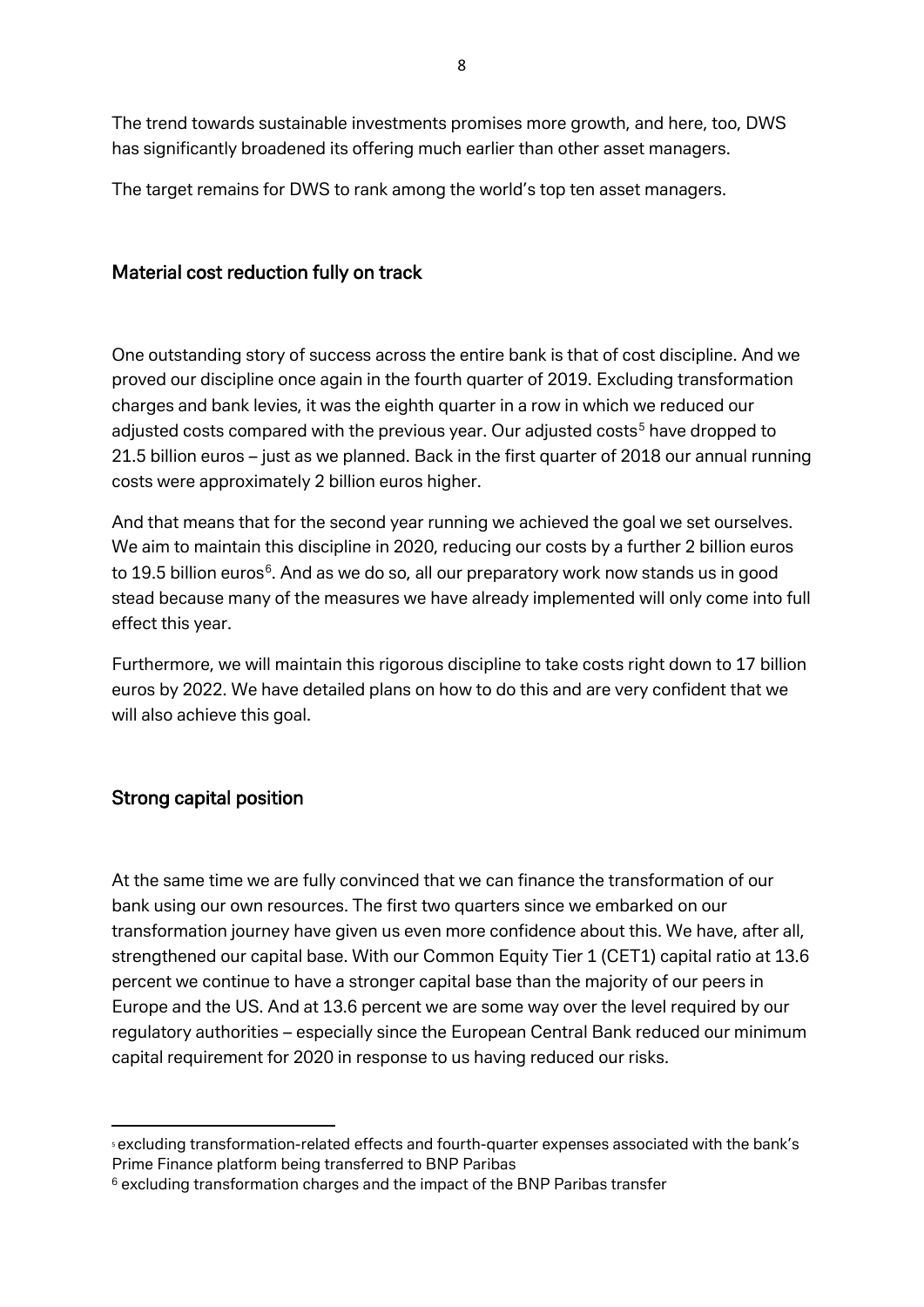One key to us doing so was our Capital Release Unit and the successful shrinking of the balance sheet. Compared with the beginning of 2019 we have reduced our risk-weighted assets (RWAs) by 36 percent in those areas that no longer form part of our Core Bank. This equates to a 26 billion-euro reduction, which is 6 billion euros more than we had planned, with lower de-risking costs than we expected.

So we now have a solid base from which we can grow our client base.

## Conservatively managed balance sheet

It's not just our CET1 capital ratio that proves that the foundation we have created is more stable than ever before. Our provision for credit losses remains at an extremely low level, which underlines the high quality of our portfolio. And we have plenty of scope for growing our lending business even more – the excellent loan book to deposits ratio demonstrates this.

The figures we announced today show that we have successfully stabilised our business. We are making faster progress than we anticipated with our transformation. And we are doing this on the basis of an extremely stable foundation.

James von Moltke will explain the details to you now.

## Market perception beginning to turn

Ladies and gentlemen, I hope we were able to show you just how far we have come in recent months. We have a clear plan for how we will drive this transformation forward.

This is increasingly recognised by the market:

- The cost of credit default protection on Deutsche Bank, in other words our CDS spread, is down by more than 50 percent compared to the time of our 2019 Annual General Meeting. And the spread over our peers has narrowed significantly.
- It's a similar story with our subordinated notes: discounts of up to 20 percent one year ago showed a high level of uncertainty in the market. Today, the notes are trading at almost 100 percent, some even higher than par.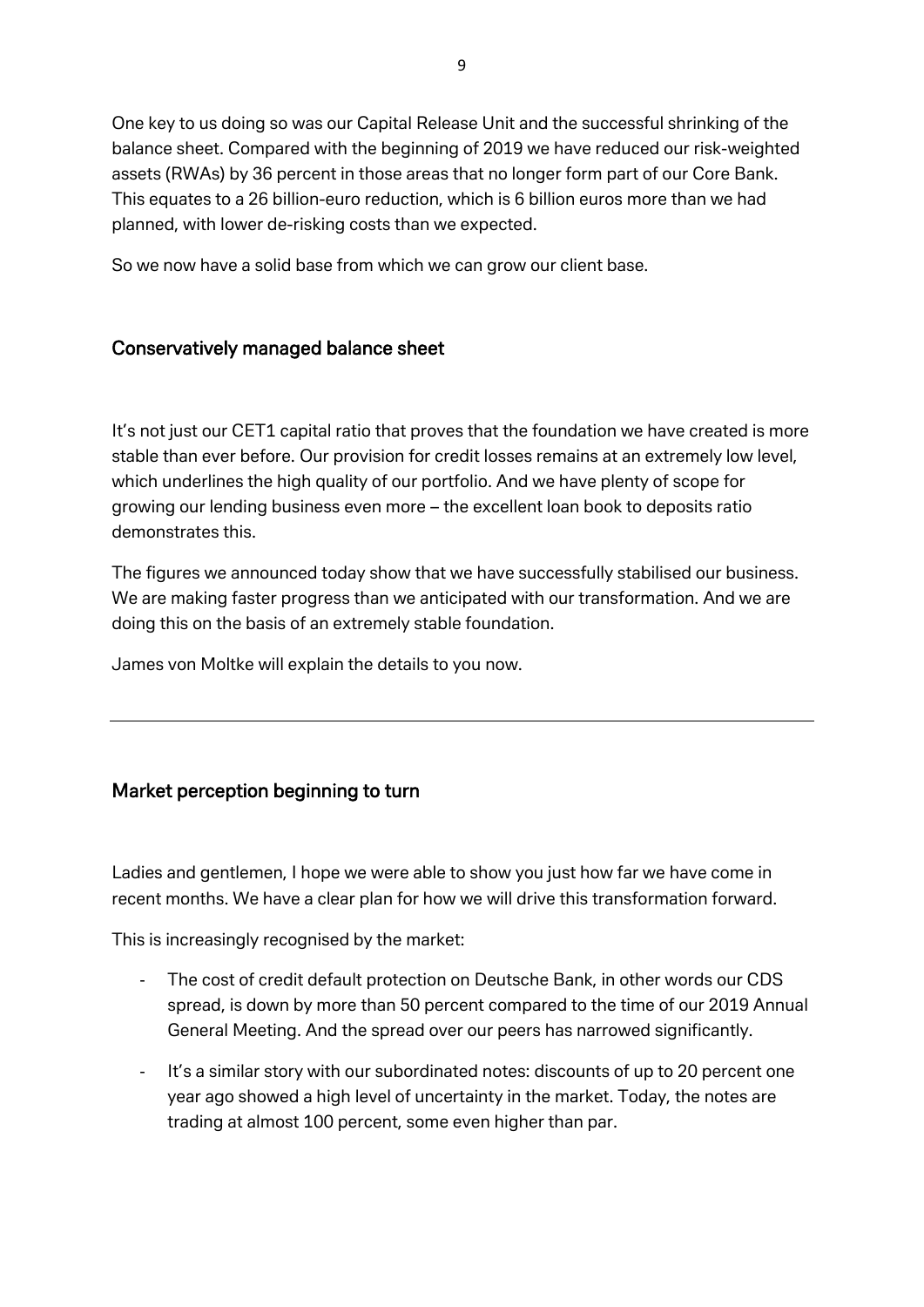This also benefits our business activities: the lower our funding costs in the market, the more competitive we are in many business segments. And this will help us grow.

# Ambition to lead the transition to sustainable finance

We can talk about transformation and trust, but there's another aspect of our business model that is especially important: sustainability.

We believe that Deutsche Bank has a duty to be committed to sustainability as an important part of our social responsibility. And we also believe that we are strategically well positioned to be able to make an impact.

Our loan book of roughly 430 billion euros will play a key role in this. Over the next few years we will gradually increase its allocation to sustainable financing. Our Corporate Bank, our Investment Bank and our Private Bank will all play a part in this. Subsequently we will be able to structure green bonds and other investment products.

The demand for them is already high. Wealth Management clients are particularly interested in investment opportunities that fulfil certain environmental, social and governance (ESG) criteria. In fact, demand is so high that some banks are finding it difficult to meet. But this is exactly where our strength lies. We have the funding and capital markets expertise to be able to create these investment products. That's where we have a significant competitive advantage.

And we're on the right track: we issued a little over 20 billion euros in green bonds for our clients in 2019 – which was two and a half times more than in the previous year and about 10 percent of the total market volume<sup>7</sup>. We plan to issue our first Deutsche Bank green bond this year.

Our top priority, however, is to help our clients to transform to a low-carbon economic model. This also means that we won't simply part with clients because they have a certain carbon footprint – we will help them to reduce that footprint. This will be an issue for virtually every single company; I am convinced that in just a few years a company's sustainability rating will be just as important as its conventional credit rating.

Before the end of this year we plan to present additional ambitious sustainability goals. One thing is important to us in all this: we don't want to just come out with large numbers – we want to provide very specific and clear details. We have to achieve our goals without taking risks that we later regret.

**.** 

<span id="page-9-0"></span><sup>7</sup> Source: Dealogic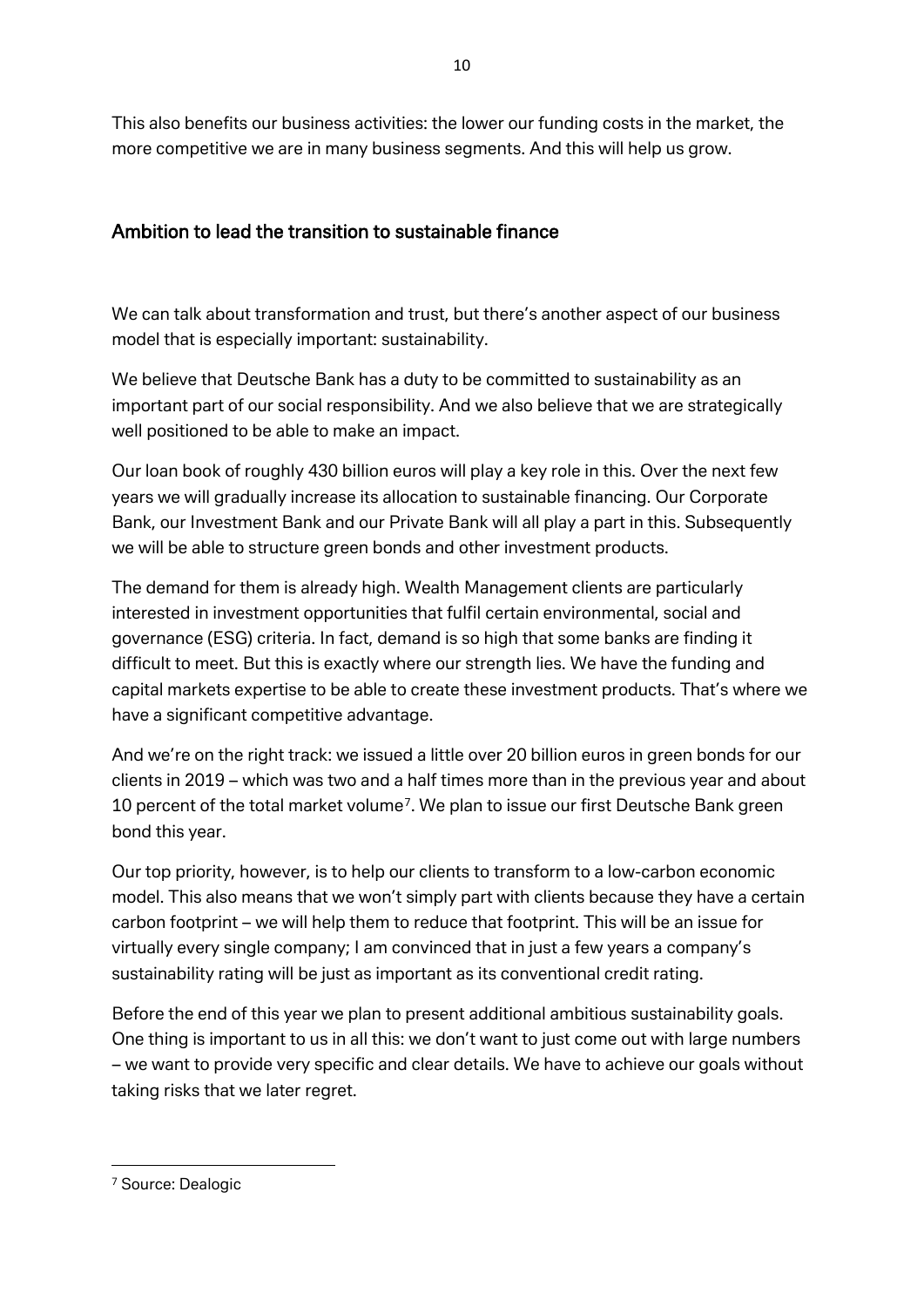11

This is just a first insight into our sustainability strategy which is now being applied to many of our processes, ranging from risk management and our own refinancing through to providing the right incentives for our business divisions. You'll hear much more from us about it.

## 2020: transformation and growth

Sustainable growth in a broader sense is exactly what the next phase of our transformation will increasingly be about.

In 2018, we laid the foundation for transforming our Deutsche Bank.

2019 was the year of strategic course-setting. And we got off to a good start at implementing it.

2020 will be about further reducing our costs and shrinking the balance sheet of our Capital Release Unit.

At the same time we will shift our focus over to growth. We don't just want to defend our market position; we want to build on it. We're going on the offensive and we intend to sustain it. But not everywhere, just in those areas where we are relevant and have a leading position.

We're doing this with our new leadership team comprising not only traditional bank managers.

We're doing it by developing a new way of working: more entrepreneurial, more innovative, less bureaucratic, but still disciplined.

But first and foremost, we're doing it with and for our clients. They are at the centre of all we do.

Deutsche Bank was founded not as an end to itself. It was founded 150 years ago to help German, and later international, companies get to where they want to be in the world. Deutsche Bank was founded to connect worlds. That is our tradition. That is our mandate. That is our mission, and always will be.

We want to be exactly what our first clients hoped we would be: their global "Hausbank".

A bank that is trusted by its clients;

A bank where its employees work with pride and passion;

A bank that is sustainably profitable once more;